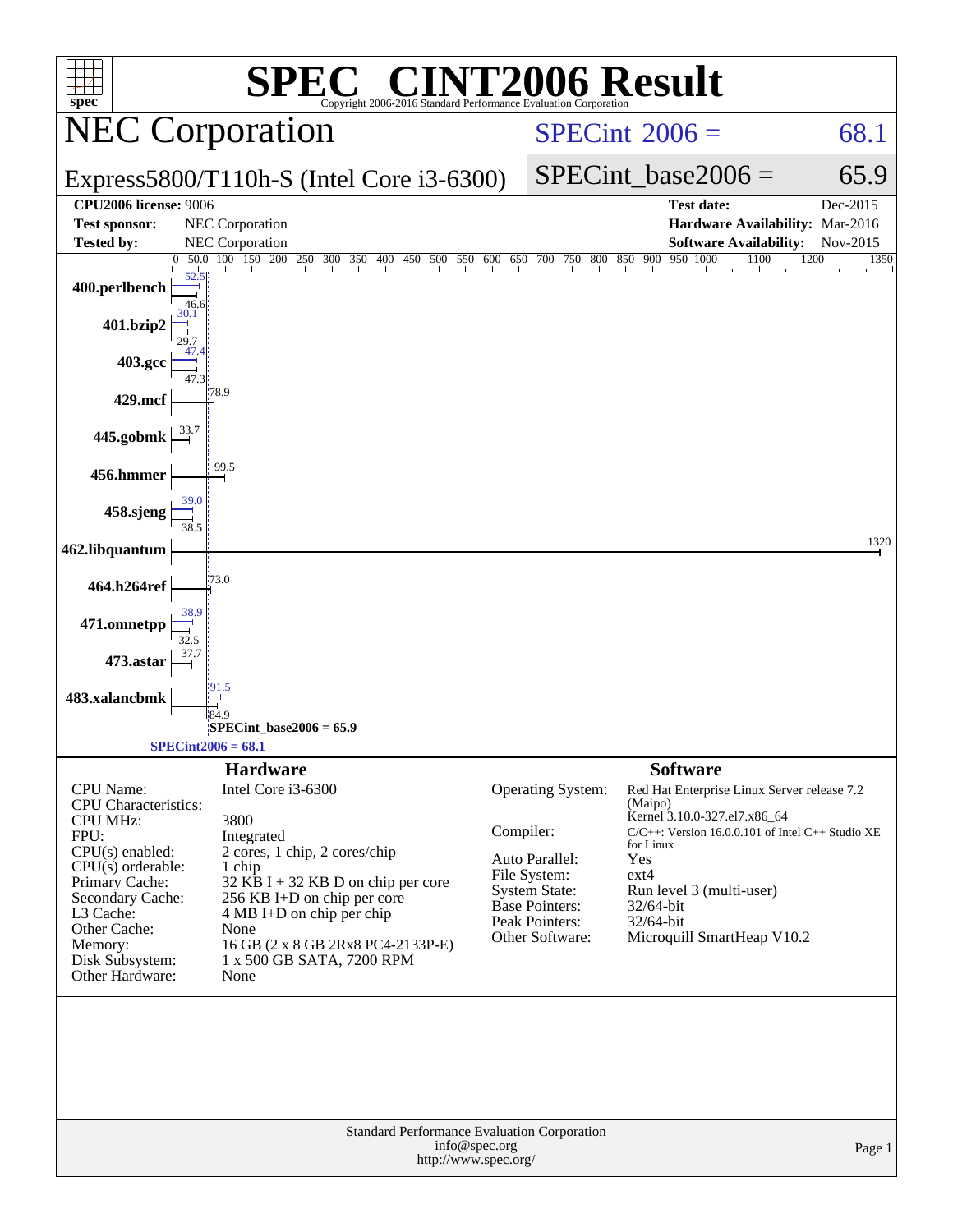

# **[SPEC CINT2006 Result](http://www.spec.org/auto/cpu2006/Docs/result-fields.html#SPECCINT2006Result)**

## NEC Corporation

## $SPECint2006 = 68.1$  $SPECint2006 = 68.1$

Express5800/T110h-S (Intel Core i3-6300)

SPECint base2006 =  $65.9$ 

#### **[CPU2006 license:](http://www.spec.org/auto/cpu2006/Docs/result-fields.html#CPU2006license)** 9006 **[Test date:](http://www.spec.org/auto/cpu2006/Docs/result-fields.html#Testdate)** Dec-2015

**[Test sponsor:](http://www.spec.org/auto/cpu2006/Docs/result-fields.html#Testsponsor)** NEC Corporation **[Hardware Availability:](http://www.spec.org/auto/cpu2006/Docs/result-fields.html#HardwareAvailability)** Mar-2016 **[Tested by:](http://www.spec.org/auto/cpu2006/Docs/result-fields.html#Testedby)** NEC Corporation **[Software Availability:](http://www.spec.org/auto/cpu2006/Docs/result-fields.html#SoftwareAvailability)** Nov-2015

### **[Results Table](http://www.spec.org/auto/cpu2006/Docs/result-fields.html#ResultsTable)**

|                    | <b>Base</b>    |              |                                                                                                          |       |                |       | <b>Peak</b>    |              |                |              |                |              |
|--------------------|----------------|--------------|----------------------------------------------------------------------------------------------------------|-------|----------------|-------|----------------|--------------|----------------|--------------|----------------|--------------|
| <b>Benchmark</b>   | <b>Seconds</b> | <b>Ratio</b> | <b>Seconds</b>                                                                                           | Ratio | <b>Seconds</b> | Ratio | <b>Seconds</b> | <b>Ratio</b> | <b>Seconds</b> | <b>Ratio</b> | <b>Seconds</b> | <b>Ratio</b> |
| 400.perlbench      | 210            | 46.6         | 210                                                                                                      | 46.4  | 208            | 46.9  | 186            | 52.5         | 186            | 52.6         | 187            | 52.2         |
| 401.bzip2          | 325            | 29.7         | 326                                                                                                      | 29.6  | 325            | 29.7  | 321            | 30.1         | <u>321</u>     | <u>30.1</u>  | 322            | 30.0         |
| $403.\mathrm{gcc}$ | 170            | 47.5         | 170                                                                                                      | 47.3  | 170            | 47.3  | 170            | 47.4         | 170            | 47.5         | 170            | 47.4         |
| $429$ .mcf         | 116            | 78.4         | 115                                                                                                      | 79.2  | 116            | 78.9  | 116            | 78.4         | 115            | 79.2         | 116            | 78.9         |
| 445.gobmk          | 312            | 33.7         | 312                                                                                                      | 33.7  | 312            | 33.7  | 312            | 33.7         | 312            | 33.7         | 312            | 33.7         |
| $ 456$ .hmmer      | 93.8           | 99.5         | 93.8                                                                                                     | 99.4  | 93.8           | 99.5  | 93.8           | <u>99.5</u>  | 93.8           | 99.4         | 93.8           | 99.5         |
| $458$ .sjeng       | 314            | 38.5         | 315                                                                                                      | 38.5  | 315            | 38.5  | 310            | 39.0         | 311            | 38.9         | 310            | 39.0         |
| 462.libquantum     | 15.6           | 1330         | 15.6                                                                                                     | 1320  | 15.7           | 1320  | 15.6           | 1330         | 15.6           | 1320         | 15.7           | 1320         |
| 464.h264ref        | 303            | 73.0         | 303                                                                                                      | 73.0  | 302            | 73.2  | 303            | 73.0         | 303            | 73.0         | 302            | 73.2         |
| 471.omnetpp        | 192            | 32.5         | 192                                                                                                      | 32.6  | 192            | 32.5  | 161            | 38.9         | <b>161</b>     | 38.9         | 161            | 38.9         |
| $473$ . astar      | 186            | 37.7         | 186                                                                                                      | 37.7  | 188            | 37.4  | 186            | 37.7         | 186            | 37.7         | 188            | 37.4         |
| 483.xalancbmk      | 81.3           | 84.9         | 81.4                                                                                                     | 84.7  | 81.3           | 84.9  | 75.4           | 91.5         | 75.6           | 91.3         | 75.3           | 91.6         |
|                    |                |              | Results appear in the order in which they were run. Bold underlined text indicates a median measurement. |       |                |       |                |              |                |              |                |              |

### **[Submit Notes](http://www.spec.org/auto/cpu2006/Docs/result-fields.html#SubmitNotes)**

The config file option 'submit' was used.

## **[Operating System Notes](http://www.spec.org/auto/cpu2006/Docs/result-fields.html#OperatingSystemNotes)**

Stack size set to unlimited using "ulimit -s unlimited"

## **[Platform Notes](http://www.spec.org/auto/cpu2006/Docs/result-fields.html#PlatformNotes)**

 BIOS Settings: Power Management Policy: Custom Energy Performance: Performance Hyper-Threading: Disabled

### **[General Notes](http://www.spec.org/auto/cpu2006/Docs/result-fields.html#GeneralNotes)**

Environment variables set by runspec before the start of the run: KMP\_AFFINITY = "granularity=fine,scatter" LD\_LIBRARY\_PATH = "/home/cpu2006/libs/32:/home/cpu2006/libs/64:/home/cpu2006/sh" OMP NUM THREADS = "2"

 Binaries compiled on a system with 1x Intel Core i5-4670K CPU + 32GB memory using RedHat EL 7.1 Transparent Huge Pages enabled with: echo always > /sys/kernel/mm/transparent\_hugepage/enabled

> Standard Performance Evaluation Corporation [info@spec.org](mailto:info@spec.org) <http://www.spec.org/>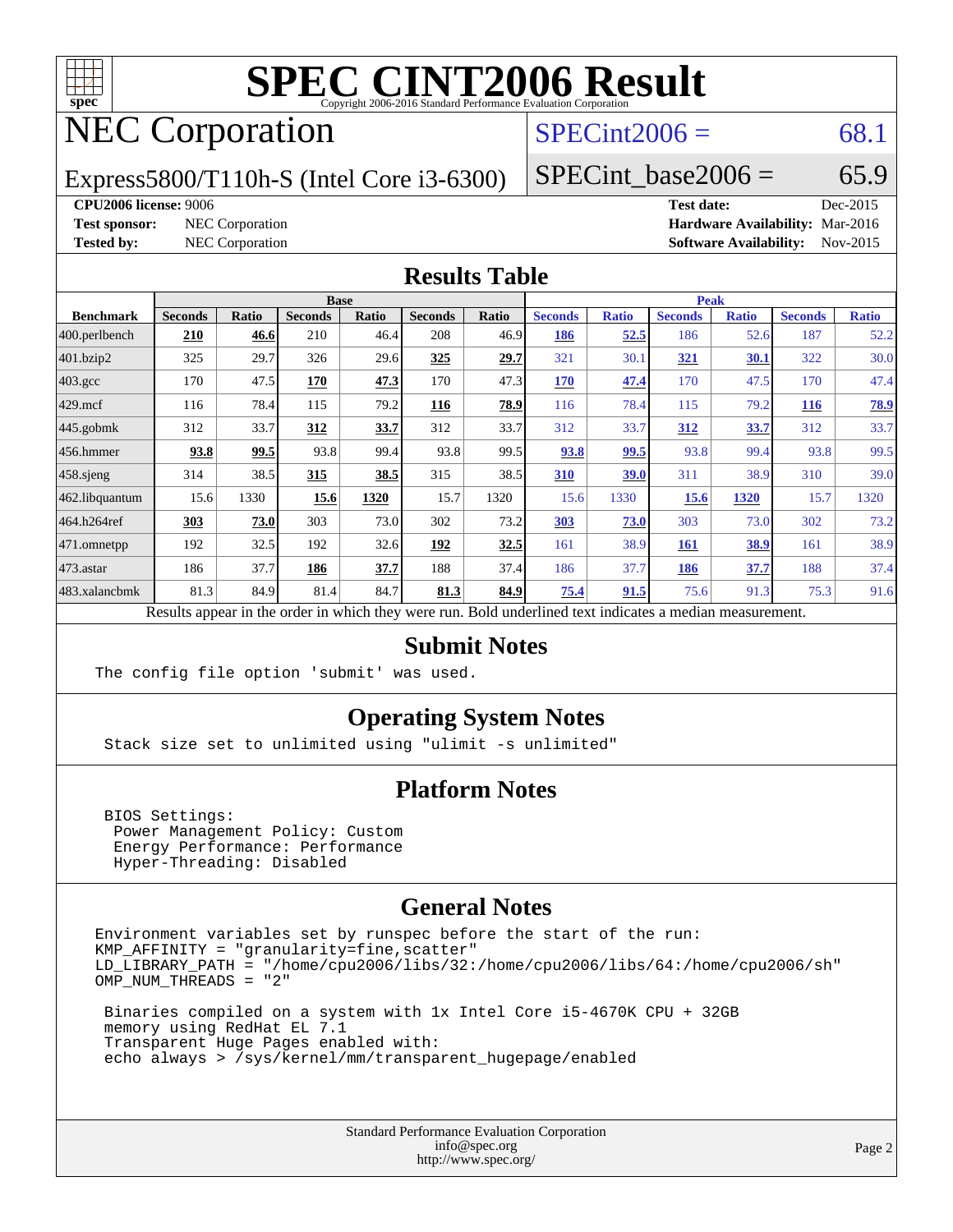

# **[SPEC CINT2006 Result](http://www.spec.org/auto/cpu2006/Docs/result-fields.html#SPECCINT2006Result)**

## NEC Corporation

 $SPECint2006 = 68.1$  $SPECint2006 = 68.1$ 

Express5800/T110h-S (Intel Core i3-6300)

#### **[CPU2006 license:](http://www.spec.org/auto/cpu2006/Docs/result-fields.html#CPU2006license)** 9006 **[Test date:](http://www.spec.org/auto/cpu2006/Docs/result-fields.html#Testdate)** Dec-2015

**[Test sponsor:](http://www.spec.org/auto/cpu2006/Docs/result-fields.html#Testsponsor)** NEC Corporation **[Hardware Availability:](http://www.spec.org/auto/cpu2006/Docs/result-fields.html#HardwareAvailability)** Mar-2016

SPECint base2006 =  $65.9$ 

**[Tested by:](http://www.spec.org/auto/cpu2006/Docs/result-fields.html#Testedby)** NEC Corporation **[Software Availability:](http://www.spec.org/auto/cpu2006/Docs/result-fields.html#SoftwareAvailability)** Nov-2015

## **[Base Compiler Invocation](http://www.spec.org/auto/cpu2006/Docs/result-fields.html#BaseCompilerInvocation)**

[C benchmarks](http://www.spec.org/auto/cpu2006/Docs/result-fields.html#Cbenchmarks):  $\text{icc}$   $-\text{m64}$ 

[C++ benchmarks:](http://www.spec.org/auto/cpu2006/Docs/result-fields.html#CXXbenchmarks) [icpc -m64](http://www.spec.org/cpu2006/results/res2016q1/cpu2006-20160125-38944.flags.html#user_CXXbase_intel_icpc_64bit_fc66a5337ce925472a5c54ad6a0de310)

## **[Base Portability Flags](http://www.spec.org/auto/cpu2006/Docs/result-fields.html#BasePortabilityFlags)**

 400.perlbench: [-DSPEC\\_CPU\\_LP64](http://www.spec.org/cpu2006/results/res2016q1/cpu2006-20160125-38944.flags.html#b400.perlbench_basePORTABILITY_DSPEC_CPU_LP64) [-DSPEC\\_CPU\\_LINUX\\_X64](http://www.spec.org/cpu2006/results/res2016q1/cpu2006-20160125-38944.flags.html#b400.perlbench_baseCPORTABILITY_DSPEC_CPU_LINUX_X64) 401.bzip2: [-DSPEC\\_CPU\\_LP64](http://www.spec.org/cpu2006/results/res2016q1/cpu2006-20160125-38944.flags.html#suite_basePORTABILITY401_bzip2_DSPEC_CPU_LP64) 403.gcc: [-DSPEC\\_CPU\\_LP64](http://www.spec.org/cpu2006/results/res2016q1/cpu2006-20160125-38944.flags.html#suite_basePORTABILITY403_gcc_DSPEC_CPU_LP64) 429.mcf: [-DSPEC\\_CPU\\_LP64](http://www.spec.org/cpu2006/results/res2016q1/cpu2006-20160125-38944.flags.html#suite_basePORTABILITY429_mcf_DSPEC_CPU_LP64) 445.gobmk: [-DSPEC\\_CPU\\_LP64](http://www.spec.org/cpu2006/results/res2016q1/cpu2006-20160125-38944.flags.html#suite_basePORTABILITY445_gobmk_DSPEC_CPU_LP64) 456.hmmer: [-DSPEC\\_CPU\\_LP64](http://www.spec.org/cpu2006/results/res2016q1/cpu2006-20160125-38944.flags.html#suite_basePORTABILITY456_hmmer_DSPEC_CPU_LP64) 458.sjeng: [-DSPEC\\_CPU\\_LP64](http://www.spec.org/cpu2006/results/res2016q1/cpu2006-20160125-38944.flags.html#suite_basePORTABILITY458_sjeng_DSPEC_CPU_LP64) 462.libquantum: [-DSPEC\\_CPU\\_LP64](http://www.spec.org/cpu2006/results/res2016q1/cpu2006-20160125-38944.flags.html#suite_basePORTABILITY462_libquantum_DSPEC_CPU_LP64) [-DSPEC\\_CPU\\_LINUX](http://www.spec.org/cpu2006/results/res2016q1/cpu2006-20160125-38944.flags.html#b462.libquantum_baseCPORTABILITY_DSPEC_CPU_LINUX) 464.h264ref: [-DSPEC\\_CPU\\_LP64](http://www.spec.org/cpu2006/results/res2016q1/cpu2006-20160125-38944.flags.html#suite_basePORTABILITY464_h264ref_DSPEC_CPU_LP64) 471.omnetpp: [-DSPEC\\_CPU\\_LP64](http://www.spec.org/cpu2006/results/res2016q1/cpu2006-20160125-38944.flags.html#suite_basePORTABILITY471_omnetpp_DSPEC_CPU_LP64) 473.astar: [-DSPEC\\_CPU\\_LP64](http://www.spec.org/cpu2006/results/res2016q1/cpu2006-20160125-38944.flags.html#suite_basePORTABILITY473_astar_DSPEC_CPU_LP64) 483.xalancbmk: [-DSPEC\\_CPU\\_LP64](http://www.spec.org/cpu2006/results/res2016q1/cpu2006-20160125-38944.flags.html#suite_basePORTABILITY483_xalancbmk_DSPEC_CPU_LP64) [-DSPEC\\_CPU\\_LINUX](http://www.spec.org/cpu2006/results/res2016q1/cpu2006-20160125-38944.flags.html#b483.xalancbmk_baseCXXPORTABILITY_DSPEC_CPU_LINUX)

## **[Base Optimization Flags](http://www.spec.org/auto/cpu2006/Docs/result-fields.html#BaseOptimizationFlags)**

[C benchmarks](http://www.spec.org/auto/cpu2006/Docs/result-fields.html#Cbenchmarks):

[-xCORE-AVX2](http://www.spec.org/cpu2006/results/res2016q1/cpu2006-20160125-38944.flags.html#user_CCbase_f-xAVX2_5f5fc0cbe2c9f62c816d3e45806c70d7) [-ipo](http://www.spec.org/cpu2006/results/res2016q1/cpu2006-20160125-38944.flags.html#user_CCbase_f-ipo) [-O3](http://www.spec.org/cpu2006/results/res2016q1/cpu2006-20160125-38944.flags.html#user_CCbase_f-O3) [-no-prec-div](http://www.spec.org/cpu2006/results/res2016q1/cpu2006-20160125-38944.flags.html#user_CCbase_f-no-prec-div) [-parallel](http://www.spec.org/cpu2006/results/res2016q1/cpu2006-20160125-38944.flags.html#user_CCbase_f-parallel) [-opt-prefetch](http://www.spec.org/cpu2006/results/res2016q1/cpu2006-20160125-38944.flags.html#user_CCbase_f-opt-prefetch) [-auto-p32](http://www.spec.org/cpu2006/results/res2016q1/cpu2006-20160125-38944.flags.html#user_CCbase_f-auto-p32)

[C++ benchmarks:](http://www.spec.org/auto/cpu2006/Docs/result-fields.html#CXXbenchmarks)

[-xCORE-AVX2](http://www.spec.org/cpu2006/results/res2016q1/cpu2006-20160125-38944.flags.html#user_CXXbase_f-xAVX2_5f5fc0cbe2c9f62c816d3e45806c70d7) [-ipo](http://www.spec.org/cpu2006/results/res2016q1/cpu2006-20160125-38944.flags.html#user_CXXbase_f-ipo) [-O3](http://www.spec.org/cpu2006/results/res2016q1/cpu2006-20160125-38944.flags.html#user_CXXbase_f-O3) [-no-prec-div](http://www.spec.org/cpu2006/results/res2016q1/cpu2006-20160125-38944.flags.html#user_CXXbase_f-no-prec-div) [-opt-prefetch](http://www.spec.org/cpu2006/results/res2016q1/cpu2006-20160125-38944.flags.html#user_CXXbase_f-opt-prefetch) [-auto-p32](http://www.spec.org/cpu2006/results/res2016q1/cpu2006-20160125-38944.flags.html#user_CXXbase_f-auto-p32) [-Wl,-z,muldefs](http://www.spec.org/cpu2006/results/res2016q1/cpu2006-20160125-38944.flags.html#user_CXXbase_link_force_multiple1_74079c344b956b9658436fd1b6dd3a8a) [-L/sh -lsmartheap64](http://www.spec.org/cpu2006/results/res2016q1/cpu2006-20160125-38944.flags.html#user_CXXbase_SmartHeap64_ed4ef857ce90951921efb0d91eb88472)

## **[Base Other Flags](http://www.spec.org/auto/cpu2006/Docs/result-fields.html#BaseOtherFlags)**

[C benchmarks](http://www.spec.org/auto/cpu2006/Docs/result-fields.html#Cbenchmarks):

403.gcc: [-Dalloca=\\_alloca](http://www.spec.org/cpu2006/results/res2016q1/cpu2006-20160125-38944.flags.html#b403.gcc_baseEXTRA_CFLAGS_Dalloca_be3056838c12de2578596ca5467af7f3)

## **[Peak Compiler Invocation](http://www.spec.org/auto/cpu2006/Docs/result-fields.html#PeakCompilerInvocation)**

[C benchmarks \(except as noted below\)](http://www.spec.org/auto/cpu2006/Docs/result-fields.html#Cbenchmarksexceptasnotedbelow):  $\text{icc}$  -m64

Continued on next page

Standard Performance Evaluation Corporation [info@spec.org](mailto:info@spec.org) <http://www.spec.org/>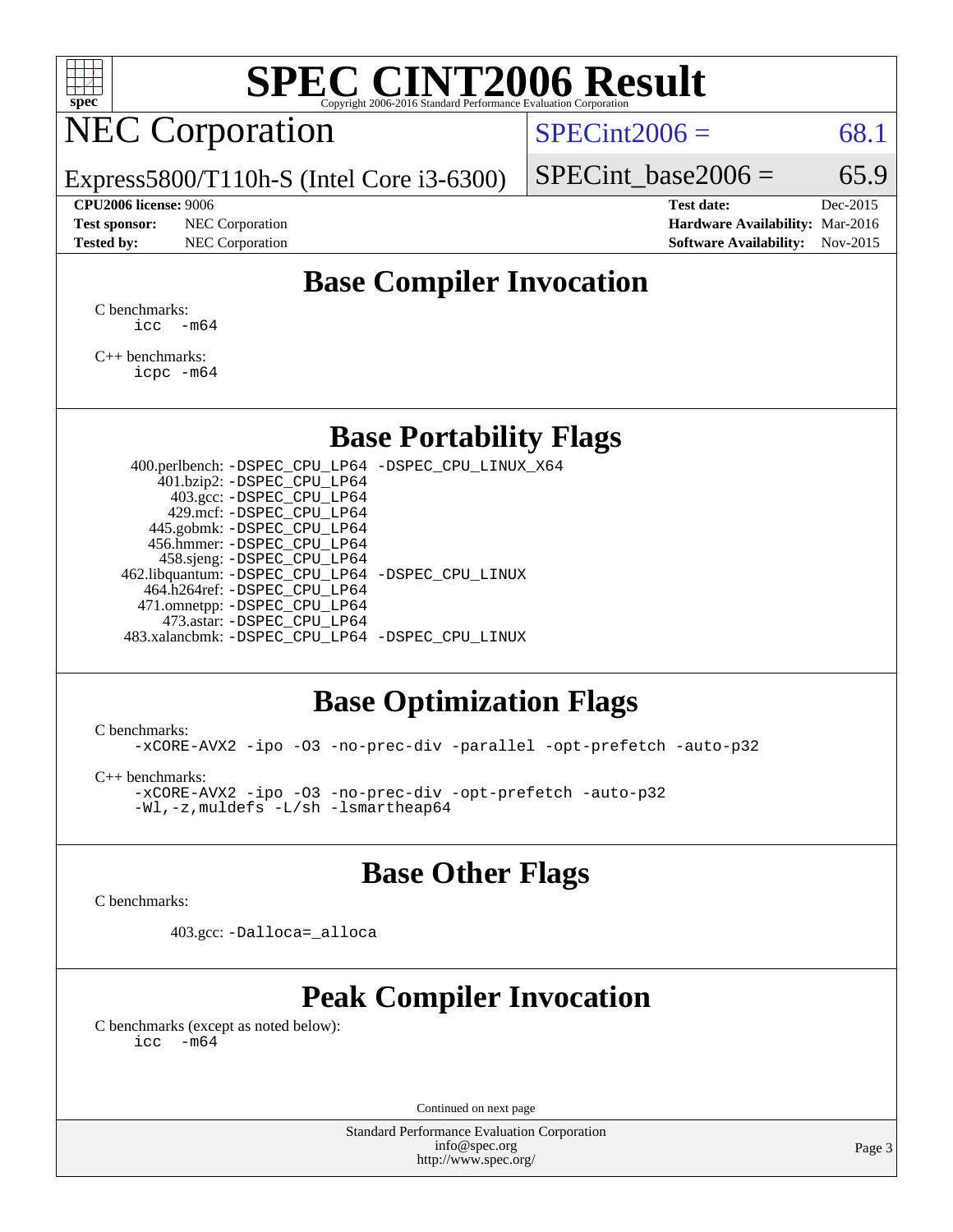

# **[SPEC CINT2006 Result](http://www.spec.org/auto/cpu2006/Docs/result-fields.html#SPECCINT2006Result)**

NEC Corporation

 $SPECint2006 = 68.1$  $SPECint2006 = 68.1$ 

Express5800/T110h-S (Intel Core i3-6300)

SPECint base2006 =  $65.9$ 

**[CPU2006 license:](http://www.spec.org/auto/cpu2006/Docs/result-fields.html#CPU2006license)** 9006 **[Test date:](http://www.spec.org/auto/cpu2006/Docs/result-fields.html#Testdate)** Dec-2015 **[Test sponsor:](http://www.spec.org/auto/cpu2006/Docs/result-fields.html#Testsponsor)** NEC Corporation **NEC Corporation [Hardware Availability:](http://www.spec.org/auto/cpu2006/Docs/result-fields.html#HardwareAvailability)** Mar-2016 **[Tested by:](http://www.spec.org/auto/cpu2006/Docs/result-fields.html#Testedby)** NEC Corporation **[Software Availability:](http://www.spec.org/auto/cpu2006/Docs/result-fields.html#SoftwareAvailability)** Nov-2015

## **[Peak Compiler Invocation \(Continued\)](http://www.spec.org/auto/cpu2006/Docs/result-fields.html#PeakCompilerInvocation)**

400.perlbench: [icc -m32 -L/opt/intel/compilers\\_and\\_libraries\\_2016/linux/compiler/lib/ia32\\_lin](http://www.spec.org/cpu2006/results/res2016q1/cpu2006-20160125-38944.flags.html#user_peakCCLD400_perlbench_intel_icc_e10256ba5924b668798078a321b0cb3f)

[C++ benchmarks \(except as noted below\):](http://www.spec.org/auto/cpu2006/Docs/result-fields.html#CXXbenchmarksexceptasnotedbelow)

[icpc -m32 -L/opt/intel/compilers\\_and\\_libraries\\_2016/linux/compiler/lib/ia32\\_lin](http://www.spec.org/cpu2006/results/res2016q1/cpu2006-20160125-38944.flags.html#user_CXXpeak_intel_icpc_b4f50a394bdb4597aa5879c16bc3f5c5)

473.astar: [icpc -m64](http://www.spec.org/cpu2006/results/res2016q1/cpu2006-20160125-38944.flags.html#user_peakCXXLD473_astar_intel_icpc_64bit_fc66a5337ce925472a5c54ad6a0de310)

## **[Peak Portability Flags](http://www.spec.org/auto/cpu2006/Docs/result-fields.html#PeakPortabilityFlags)**

 400.perlbench: [-D\\_FILE\\_OFFSET\\_BITS=64](http://www.spec.org/cpu2006/results/res2016q1/cpu2006-20160125-38944.flags.html#user_peakPORTABILITY400_perlbench_file_offset_bits_64_438cf9856305ebd76870a2c6dc2689ab) [-DSPEC\\_CPU\\_LINUX\\_IA32](http://www.spec.org/cpu2006/results/res2016q1/cpu2006-20160125-38944.flags.html#b400.perlbench_peakCPORTABILITY_DSPEC_CPU_LINUX_IA32) 401.bzip2: [-DSPEC\\_CPU\\_LP64](http://www.spec.org/cpu2006/results/res2016q1/cpu2006-20160125-38944.flags.html#suite_peakPORTABILITY401_bzip2_DSPEC_CPU_LP64) 403.gcc: [-DSPEC\\_CPU\\_LP64](http://www.spec.org/cpu2006/results/res2016q1/cpu2006-20160125-38944.flags.html#suite_peakPORTABILITY403_gcc_DSPEC_CPU_LP64) 429.mcf: [-DSPEC\\_CPU\\_LP64](http://www.spec.org/cpu2006/results/res2016q1/cpu2006-20160125-38944.flags.html#suite_peakPORTABILITY429_mcf_DSPEC_CPU_LP64) 445.gobmk: [-DSPEC\\_CPU\\_LP64](http://www.spec.org/cpu2006/results/res2016q1/cpu2006-20160125-38944.flags.html#suite_peakPORTABILITY445_gobmk_DSPEC_CPU_LP64) 456.hmmer: [-DSPEC\\_CPU\\_LP64](http://www.spec.org/cpu2006/results/res2016q1/cpu2006-20160125-38944.flags.html#suite_peakPORTABILITY456_hmmer_DSPEC_CPU_LP64) 458.sjeng: [-DSPEC\\_CPU\\_LP64](http://www.spec.org/cpu2006/results/res2016q1/cpu2006-20160125-38944.flags.html#suite_peakPORTABILITY458_sjeng_DSPEC_CPU_LP64) 462.libquantum: [-DSPEC\\_CPU\\_LP64](http://www.spec.org/cpu2006/results/res2016q1/cpu2006-20160125-38944.flags.html#suite_peakPORTABILITY462_libquantum_DSPEC_CPU_LP64) [-DSPEC\\_CPU\\_LINUX](http://www.spec.org/cpu2006/results/res2016q1/cpu2006-20160125-38944.flags.html#b462.libquantum_peakCPORTABILITY_DSPEC_CPU_LINUX) 464.h264ref: [-DSPEC\\_CPU\\_LP64](http://www.spec.org/cpu2006/results/res2016q1/cpu2006-20160125-38944.flags.html#suite_peakPORTABILITY464_h264ref_DSPEC_CPU_LP64) 471.omnetpp: [-D\\_FILE\\_OFFSET\\_BITS=64](http://www.spec.org/cpu2006/results/res2016q1/cpu2006-20160125-38944.flags.html#user_peakPORTABILITY471_omnetpp_file_offset_bits_64_438cf9856305ebd76870a2c6dc2689ab) 473.astar: [-DSPEC\\_CPU\\_LP64](http://www.spec.org/cpu2006/results/res2016q1/cpu2006-20160125-38944.flags.html#suite_peakPORTABILITY473_astar_DSPEC_CPU_LP64) 483.xalancbmk: [-D\\_FILE\\_OFFSET\\_BITS=64](http://www.spec.org/cpu2006/results/res2016q1/cpu2006-20160125-38944.flags.html#user_peakPORTABILITY483_xalancbmk_file_offset_bits_64_438cf9856305ebd76870a2c6dc2689ab) [-DSPEC\\_CPU\\_LINUX](http://www.spec.org/cpu2006/results/res2016q1/cpu2006-20160125-38944.flags.html#b483.xalancbmk_peakCXXPORTABILITY_DSPEC_CPU_LINUX)

## **[Peak Optimization Flags](http://www.spec.org/auto/cpu2006/Docs/result-fields.html#PeakOptimizationFlags)**

```
C benchmarks:
```

```
 400.perlbench: -xCORE-AVX2(pass 2) -prof-gen:threadsafe(pass 1)
         -i\text{po}(pass 2) -\overline{0}3(pass 2)-no-prec-div(pass 2)
         -par-num-threads=1(pass 1) -prof-use(pass 2) -opt-prefetch
         -ansi-alias
 401.bzip2: -xCORE-AVX2(pass 2) -prof-gen:threadsafe(pass 1)
         -ipo(pass 2) -O3(pass 2) -no-prec-div
         -par-num-threads=1(pass 1) -prof-use(pass 2) -auto-ilp32
         -opt-prefetch -ansi-alias
   403.gcc: -xCORE-AVX2 -ipo -O3 -no-prec-div -inline-calloc
         -opt-malloc-options=3 -auto-ilp32
 429.mcf: basepeak = yes
445.gobmk: basepeak = yes
456.hmmer: basepeak = yes
                                 Continued on next page
```
Standard Performance Evaluation Corporation [info@spec.org](mailto:info@spec.org) <http://www.spec.org/>

Page 4